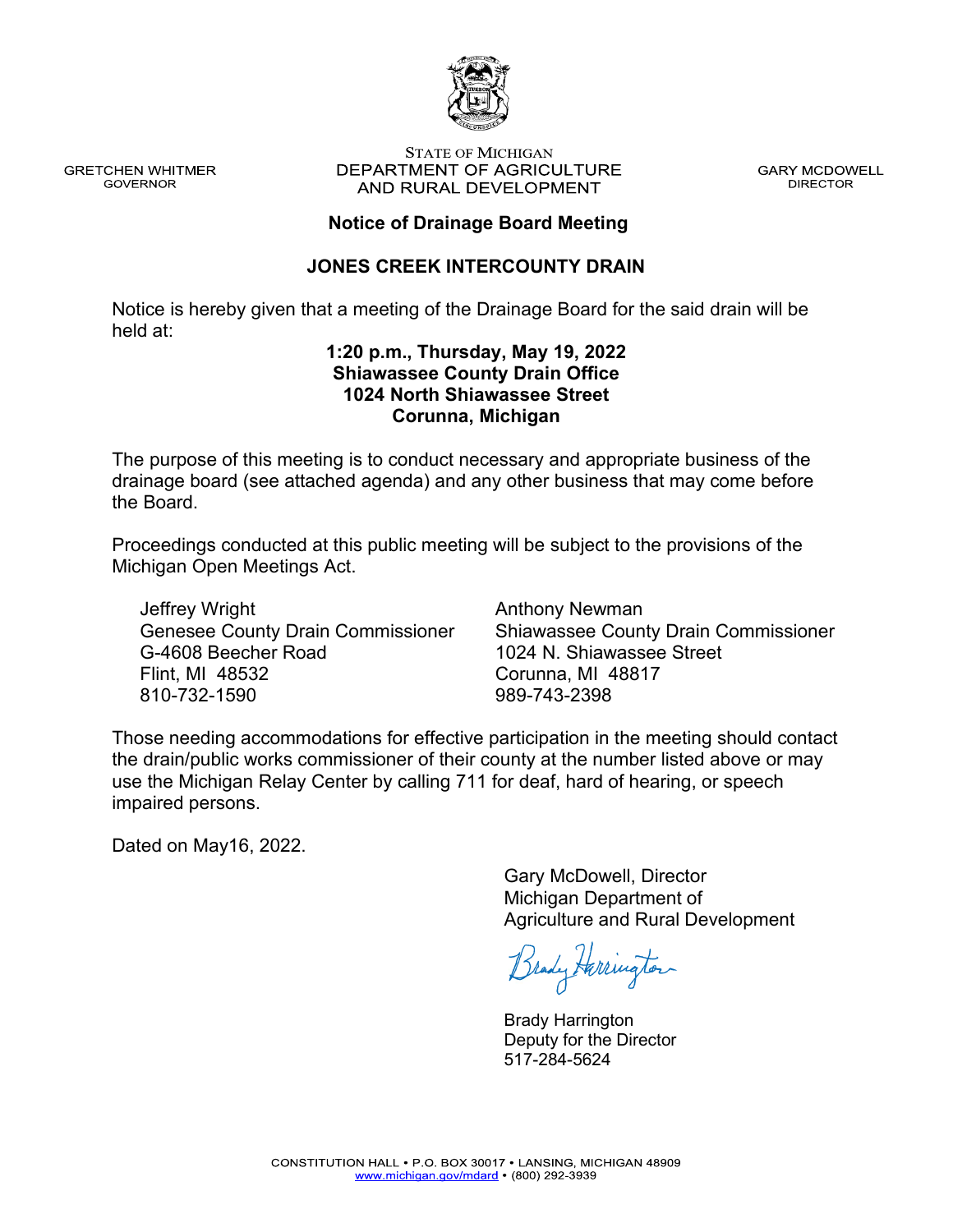CONSTITUTION HALL . P.O. BOX 30017 . LANSING, MICHIGAN 48909 www.michigan.gov/mdard • (800) 292-3939

Enclosure

Enclosed is a Notice of Meeting. If accessible, please post it in your office or in your building where other such notices are posted. Also, in accordance with P.A. 528 of the Public Acts of 2012, if your county maintains a website that is accessible to the public, **this notice and agenda** shall be posted on the homepage or on a separate webpage dedicated to public notices.

Also, please prepare an Affidavit of Posting and forward one copy to this office.

Sincerely,

Brady Harrington

Environmental Stewardship Division

**GRETCHEN WHITMER GOVERNOR** 

**SENT VIA EMAIL**

Mr. Jeffrey Wright

Flint, MI 48532

G-4608 Beecher Road

Mr. Anthony Newman

Corunna, MI 48817

Dear Commissioners:

1024 North Shiawassee Street

Genesee County Drain Commissioner

Shiawassee County Drain Commissioner

RE: Jones Creek Intercounty Drain

**STATE OF MICHIGAN** DEPARTMENT OF AGRICULTURE AND RURAL DEVELOPMENT

**GARY MCDOWELL DIRECTOR** 

May 16, 2022